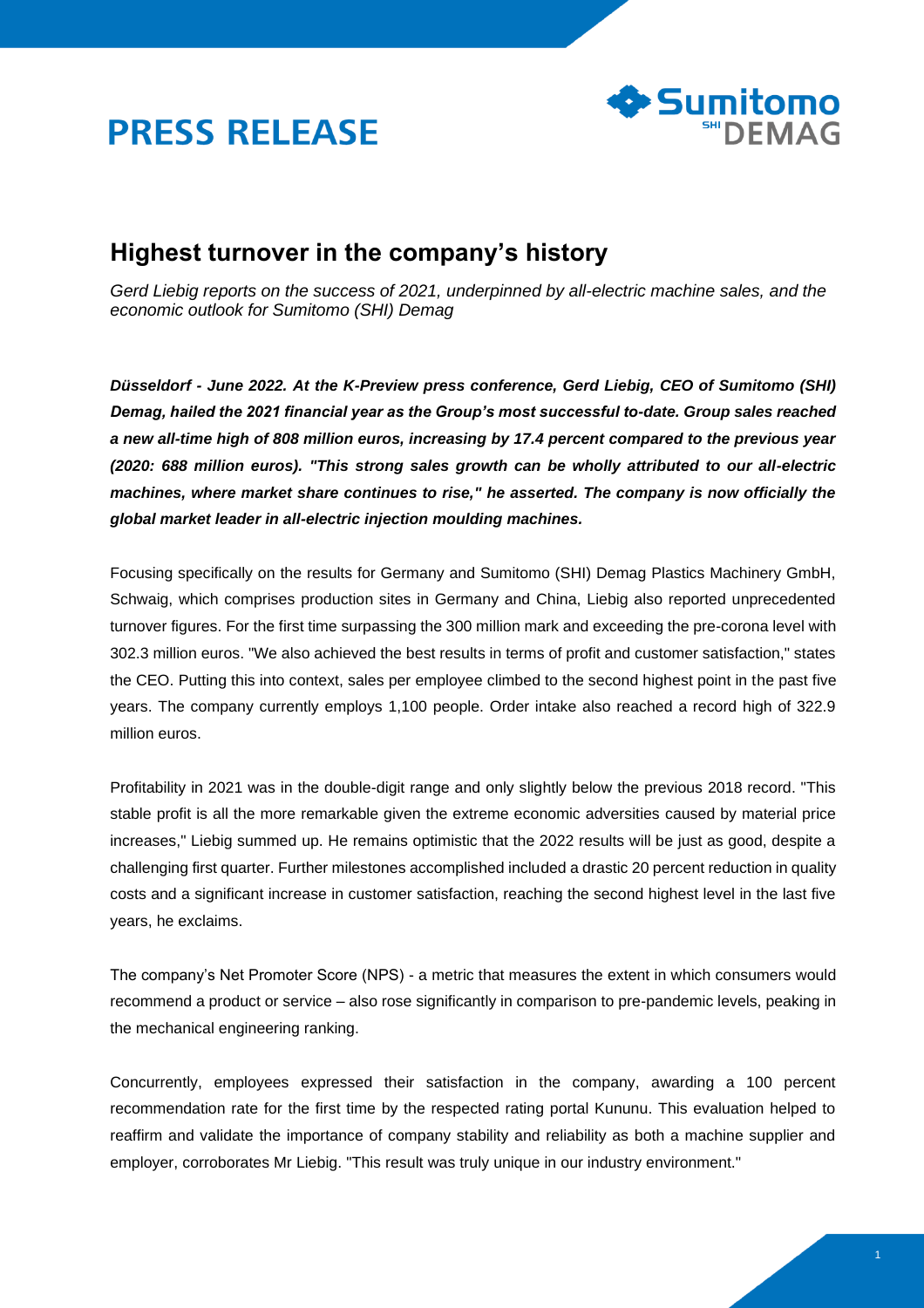

An overriding factor in the company's success is the rapid and rising proportion of all-electric machine investments, especially in Europe. "Already accounting for 33 percent in 2021, we are anticipating 40 percent in 2022," claims Mr. Liebig, who remains resolute to continue on the path adopted by his company. "We took a prudent decision to only produce all-electric machines at our plant in Wiehe. These robust results are indicative that it was the right one. Extensive investment in the two German locations will further strengthen the firm's responsiveness and R&D. Considerable resources are being re-invested in Schwaig to improve mechanical production and assembly. In Wiehe, the focus is on reducing throughput times, optimising cycle processes in final assembly and functional testing, and digitalisation projects."

Providing his industry outlook, Liebig summarised three factors likely to significantly impact sales-orientated industries: sustainability, corona and the war in Ukraine. His assessment flags several mutually disruptive forces, including escalating energy and material prices, high inflation and massively disrupted supply chains.

The effects on each market will vary hugely. While Packaging, Electronic and Medical will remain stable in 2022, the expectations in Automotive are more modest due to longer delivery times. Consumer is also uncertain due to the erosion of spending power. "Longer term, these sectors will recover and increase strongly," predicts the CEO. He believes that the automotive sector will overcome the economic and structural crisis and will rise sharply from 2024, while the high savings rate and the trend towards all-electric machines as a result of spiralling energy prices would lead to significant growth in consumer goods.

Expanding further, Liebig referenced the five influential and mutually dependent future market trends.

In addition to the significant increase in the automotive and consumer sectors, high demand for all-electric injection moulding machines links back to the sustainability and circular economy agenda, which connects back to the new EU Digital Product Passports (DPP). As part of the Sustainable Products Initiative, the DPP challenges that sustainability is no longer confined to machine or products it manufactures. "It now questions how sustainably the machine is manufactured in-house," announced the CEO.

Facing up to these challenges, Liebig shared how the company plans to improve sustainability throughout the entire product life cycle. He expands: "Critical material availability looks set to remain problematic for some time to come. Here, we'll use multi sourcing concepts to develop alternative material flows in order to achieve maximum on-time delivery through optimised availability."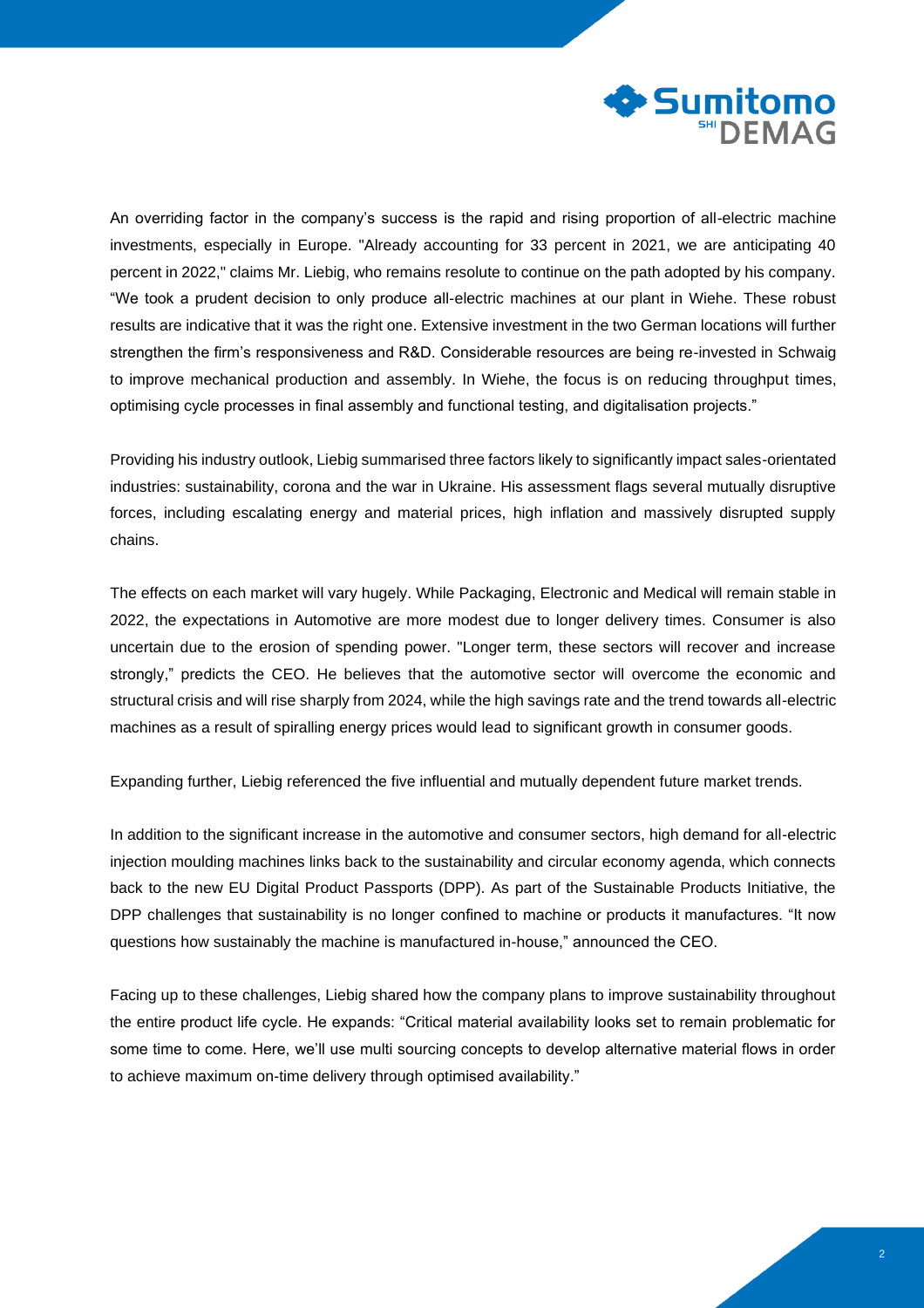

## **Images/Captions:**



**Image:** Gerd Liebig, Chairman of the Management Board and Group CEO of Sumitomo (SHI) Demag Plastics Machinery, global market leader in all-electric injection moulding machines

## **Contact**

Alexandra Schaper Marketing Manager Sumitomo (SHI) Demag +34 674 365 956 alexandra.schaper@shi-g.com